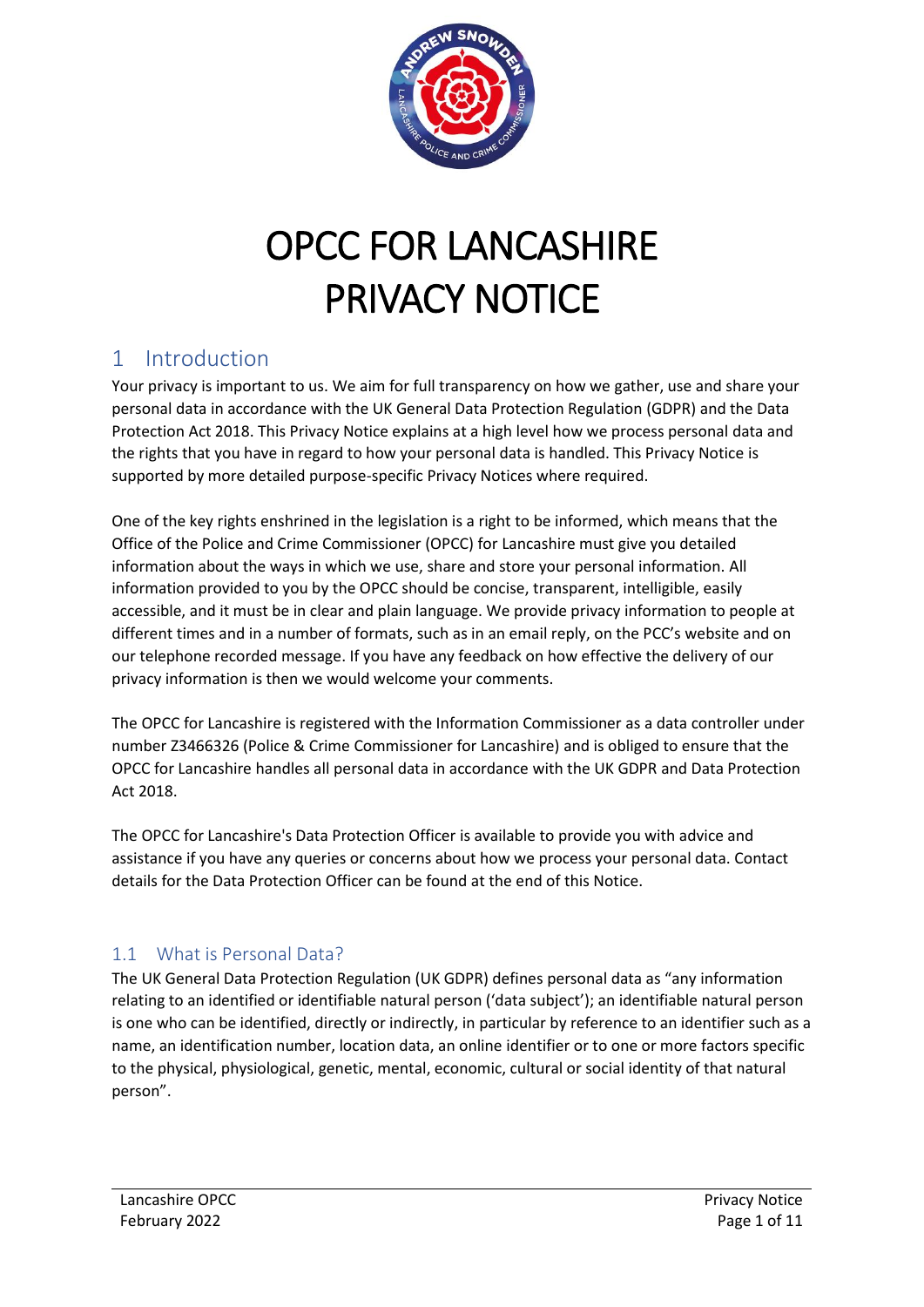

Therefore, personal data is any information about a living individual which allows them to be identified from that data (for example a name, photographs, videos, email address, or address). Identification can be directly using the data itself or by combining it with other information which helps to identify a living individual.

#### 2 Why do we process personal data?

We process personal information for two main purposes:

1. So that we can do the job of the PCC, within the role, remit and power of the PCC. This includes helping people within with PCC policies and procedures, duty or responsibility within the law. 2. So that we can provide services within the role and remit of the PCC.

Examples of these processes include:

- Communication from and to members of the public
- Management of Freedom of Information requests
- Management of complaints
- Commission of Victim Services
- Set police and crime plan priorities
- Meeting the needs and concerns of the community
- Meet all our statutory obligations
- Review of Constabulary Professional Standards Department (PSD) complaints
- Staff/pension administration, occupational health and welfare
- Management of public relations, journalism, advertising and media
- Management of finance, payroll, benefits, accounts, audit, internal review
- Internal review, accounting and auditing
- Training
- Property management
- Insurance management
- Vehicle and transport management
- Payroll and benefits management
- Management of information technology systems
- Legal services
- Information provision
- Licensing and registration
- Research including surveys
- Performance management
- Procurement
- Planning
- Security
- Health and safety management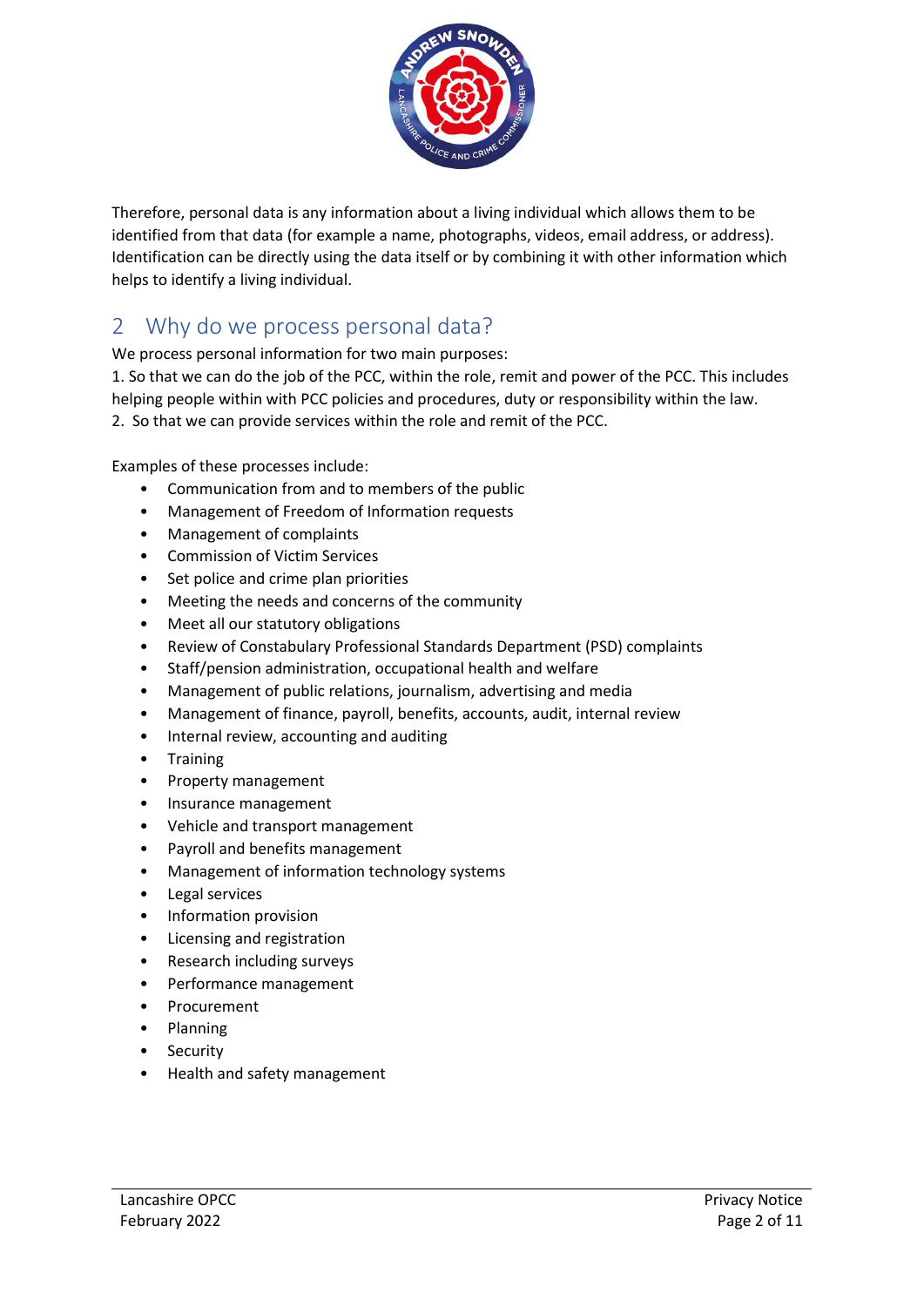

## 3 Whose personal data do we collect?

In order to achieve the purposes described above, the OPCC for Lancashire may process personal data relating to individuals and other organisations such as:

- OPCC staff including volunteers, agents, temporary and casual workers
- Suppliers
- Complainants, correspondents and enquirers
- Relatives, guardians and associates of the individual concerned
- Witnesses, Victims, other members of the public
- Advisers, consultants and other professional experts
- Former and potential members of staff, pensioners and beneficiaries

#### 4 What types of personal data do we collect?

We will use the minimum amount of personal information necessary to fulfil a particular purpose.

#### 4.1 Personal Information

We may collect and process the following types of information:

- Personal details such as name, address, email address, telephone number
- Complaint details
- Family, lifestyle and social circumstances
- Complaint, incident and accident details
- Employment details
- Financial details
- Photographs and Videos of you, i.e. sound and visual images
- Education and training details
- Offences (including alleged offences)
- Criminal proceedings, outcomes and sentences
- References to manual records or files
- \*Special categories of personal data:

#### 4.2 Sensitive / Special Category data

'Special Category Data' is personal data that is regarded as particularly sensitive and includes information relating to your:

- Race
- Ethic origin
- Political opinions
- Religious/philosophical beliefs
- Health
- Sex life
- Sexual orientation
- Trade union
- Genetic data
- Biometric data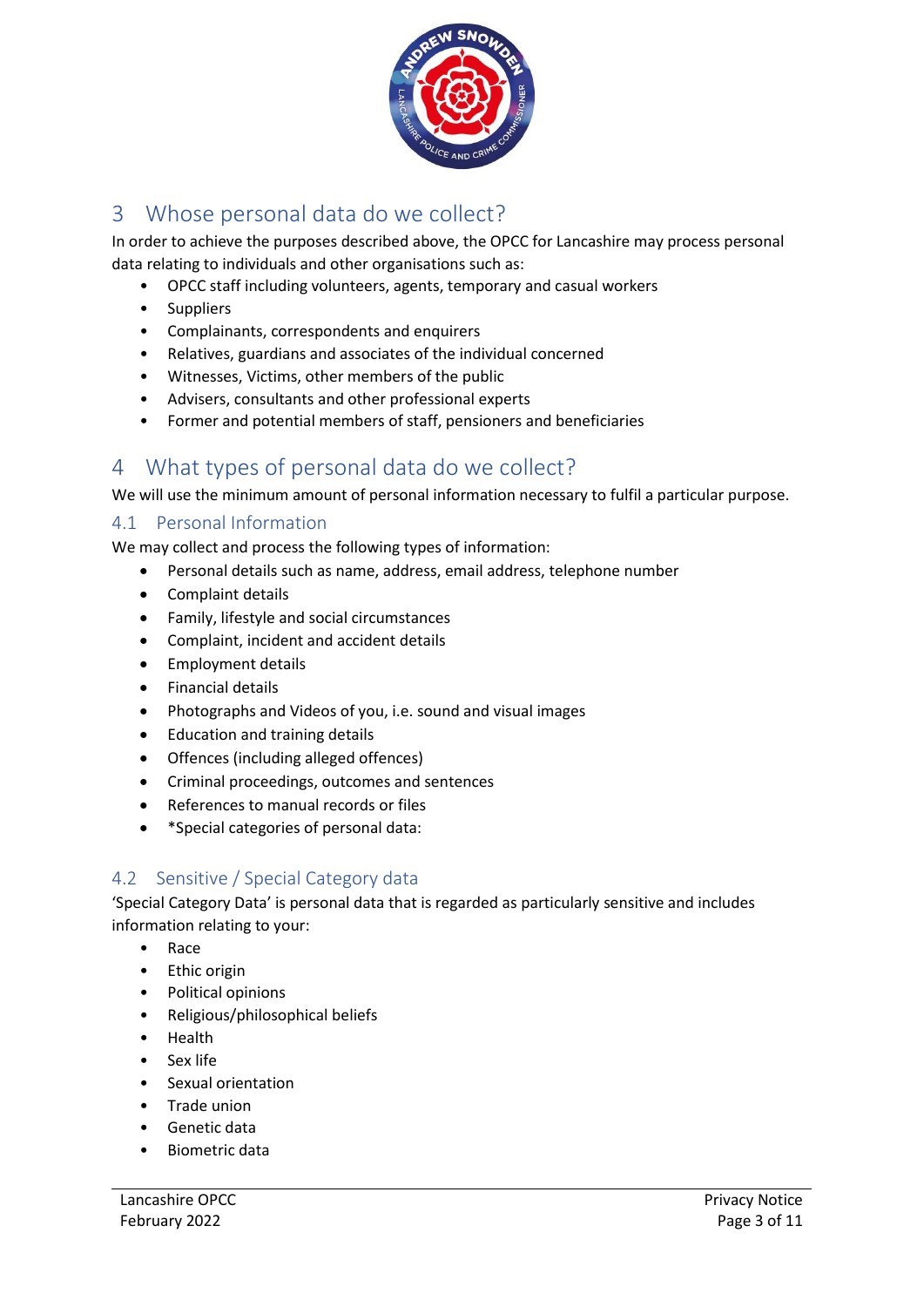

## 5 Where do we obtain personal data from?

In order to carry out the purposes the OPCC for Lancashire may obtain personal information from a wide variety of sources, including the following:

- Persons making an enquiry or complaint
- Individuals themselves
- Relatives, guardians or other persons associated with the individual
- Other Police and Crime Commissioners
- Lancashire Constabulary and other law enforcement agencies
- HM Revenue and Customs
- International law enforcement agencies and bodies
- Legal representatives
- Local Authority and Parliamentary representatives
- Partner agencies involved in crime and disorder strategies
- Private sector organisations working with the police in anti-crime strategies
- Voluntary sector organisations
- Approved organisations and people working with the police and PCC
- Independent Office for Police Conduct (IOPC)
- Information Commissioner's Office (ICO)
- Her Majesty's Inspectorate of Constabulary and Fire & Rescue Services (HMICFRS)
- Auditors
- Central government, governmental agencies and departments
- Local government
- Emergency services
- Current, past or prospective employers of the individual
- Healthcare, social and welfare advisers or practitioners
- Education, training establishments and examining bodies
- Business associates and other professional advisors
- Employees and agents of Lancashire Constabulary
- Suppliers, providers of goods or services
- Financial organisations and advisors
- Survey and research organisations
- Trade, employer associations and professional bodies
- Voluntary and charitable organisations
- The media
- Data Processors working on behalf of the Police and on behalf of the OPCC
- Members of Parliament
- Commissioned service providers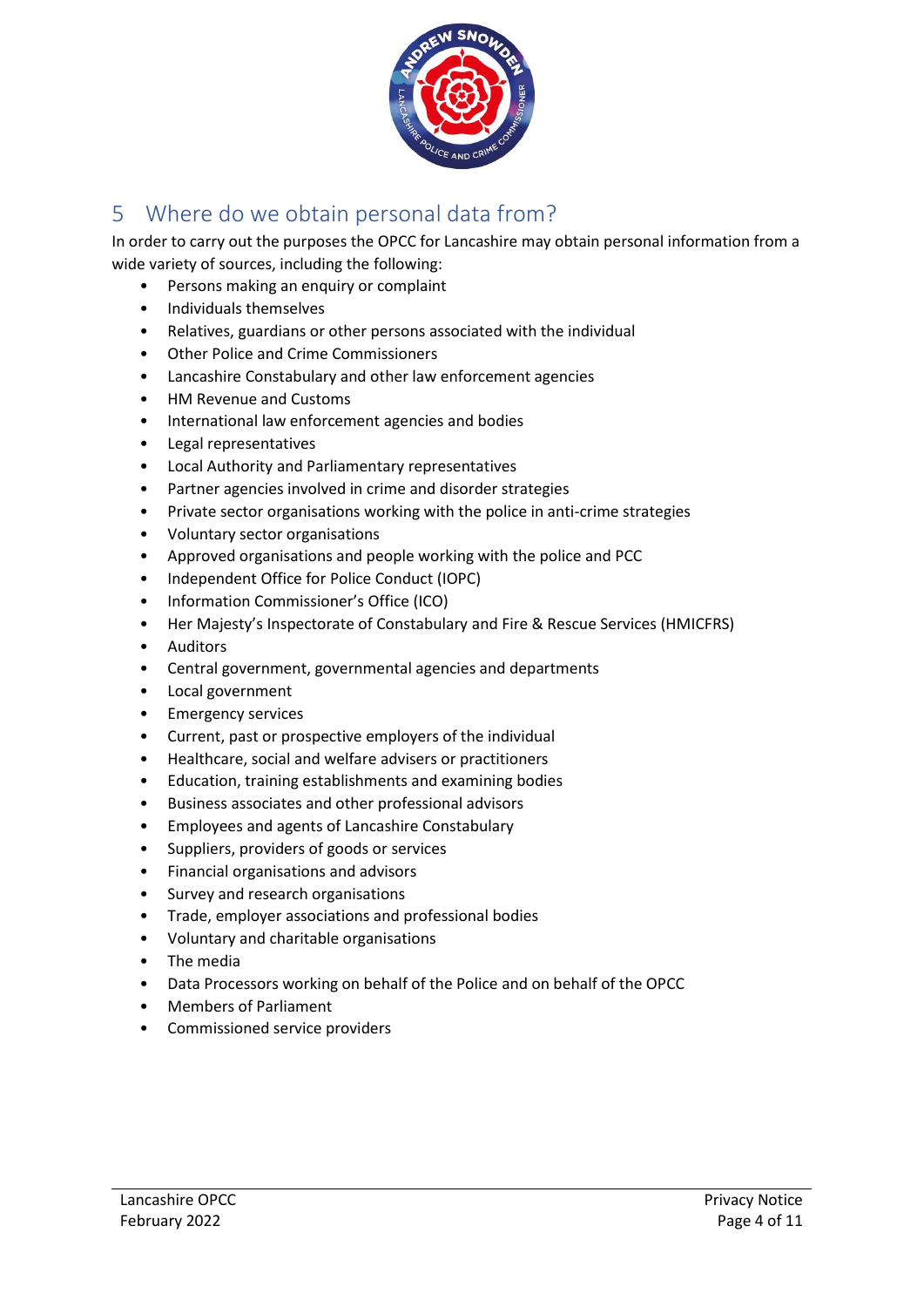

## 6 How do we collect personal data?

Most of the personal information we process is provided to us directly by you for one of the following reasons:

- You have made a complaint / review
- You have made an information request to us
- You wish to attend, or have attended, an event
- You have applied for a job, secondment or voluntary position with us
- Submission of a request for funding
- Correspondence between us, including emails
- Filling in forms on our website
- Responding to consultations or surveys
- Reporting problems or issues with our service or site

We also receive personal information indirectly, in the following scenarios:

- From public figures such as an MP or a legal representative who is contacting us on your behalf
- A complainant refers to you in their complaint correspondence
- Dealing with Lancashire Constabulary in relation to a complaint you have made about them to us
- Approving and signing of contracts (all contracts are provided in the OPCC's name but the work is completed and subsequently managed by Lancashire Constabulary)
- Whistleblowers include information about you in their reporting to us
- From other regulators or law enforcement bodies
- An employee of ours gives your contact details as an emergency contact or a referee
- Pictures of you at events

We may capture data through automatic information and cookies. We may capture and store some information about your computer, such as your IP address, operational system and browser type for system administration. We will use this data to help us understand our user's browsing patterns. We may also obtain information about your general usage of our website by using a cookie file, which is stored on the hard drive of your computer. Cookies contain information that is transferred to your computer's hard drive.

You can read more about the Cookie Policy through the link at the bottom of the website.

## 7 Lawfulness of processing

The OPCC for Lancashire must have a valid lawful basis in order to process your personal data. We process your personal data for General Purposes and there are six lawful bases available as listed below. Which basis is most appropriate to use will depend on our purpose for processing the personal data and our relationship with you.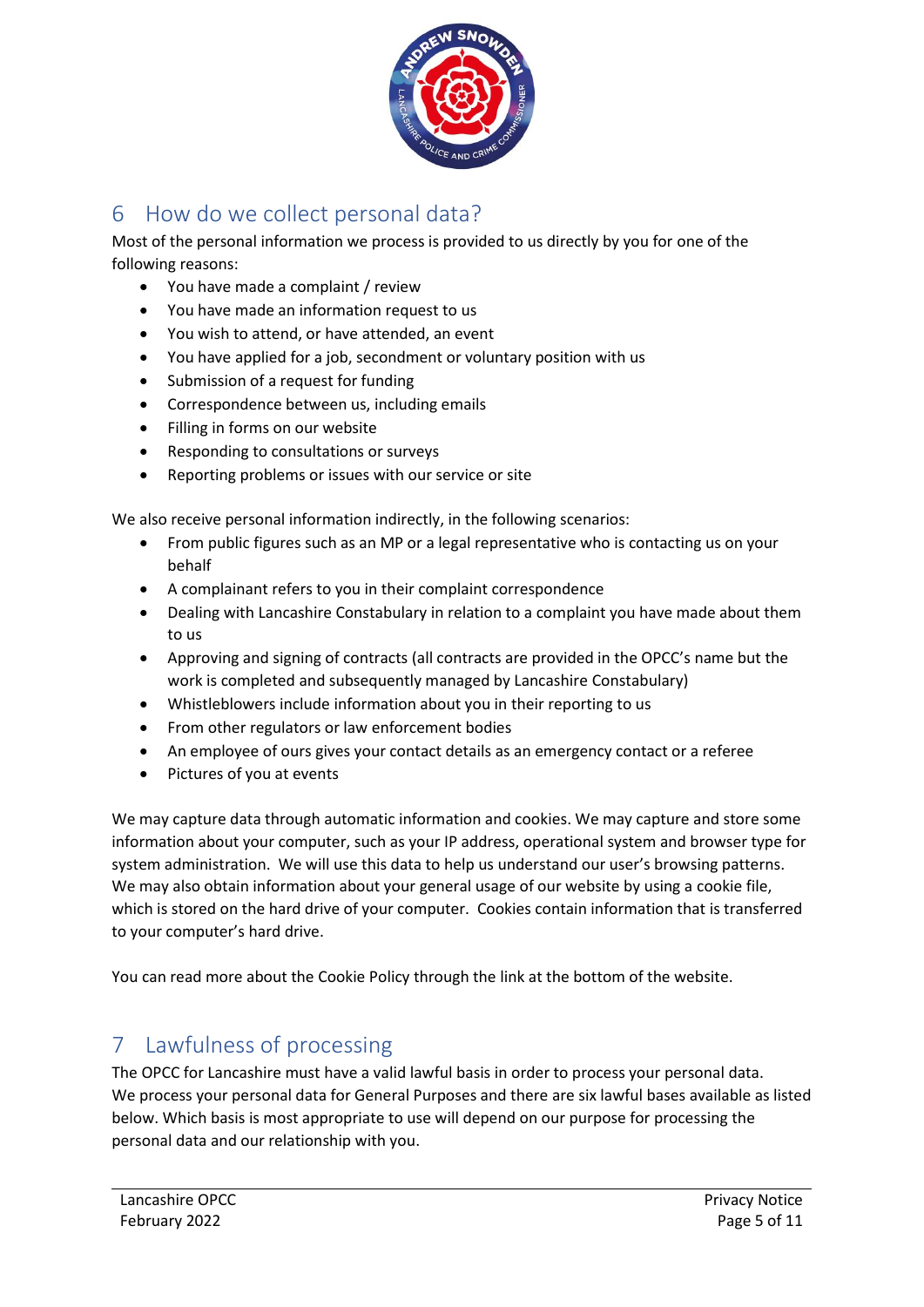

- a) Consent: We have been given clear consent to process the personal data for a specific purpose
- b) Contract: The processing is necessary for a contract that we have with an individual
- c) Legal obligation: the processing is necessary for us to comply with the law
- d) Vital interest: the processing is necessary to protect someone's life
- e) Public Task: the processing is necessary to perform a task in the public interest or for official functions, and the task or function has a clear basis in law.
- f) Legitimate interests (this is only available to public authorities in limited circumstances)

Where any special category data (as explained previously) is processed, we will only process this when we meet a special condition under Article 9 of the GDPR.

The PCC's main statutory function is set out in the following legislation, but is not limited to:

- Police and Social Responsibility Act 2011
- Police Act 1996
- Policing Protocol Order 2011 (as amended)
- Proceeds of Crime Act 2002
- Policing & Crime Act 2017
- Police (Conduct) Regulations 2020
- Police (Complaints & Misconduct) Regulations 2020
- The Accounts and Audit Regulations 2011
- Money Laundering Regulations 2003
- Local Government & Housing Act 1989 (S155)
- Local Government and Finance Act 1988 Sec 112 and 114
- Local Authorities (Goods & Services) Act 1970
- Elected Local Policing Bodies (Specified Information Order 2011 (as amended) SI 2012/2479 and SI 2021/547
- Police Pension Fund Regulations 2007
- Police Pensions Act 1976
- Freedom of Information Act 2000
- Police Reform Act 2002
- Human Rights Act 1998
- Employment Rights Act 1996
- The Equality Act 2010

#### 8 How do we process personal data?

#### 8.1 Data Protection Principles

In order to achieve the purposes described under Section 2 the OPCC for Lancashire will process personal data in accordance with the UK GDPR.

Personal data will be:

a) Processed lawfully, fairly, in a transparent manner in relation to individuals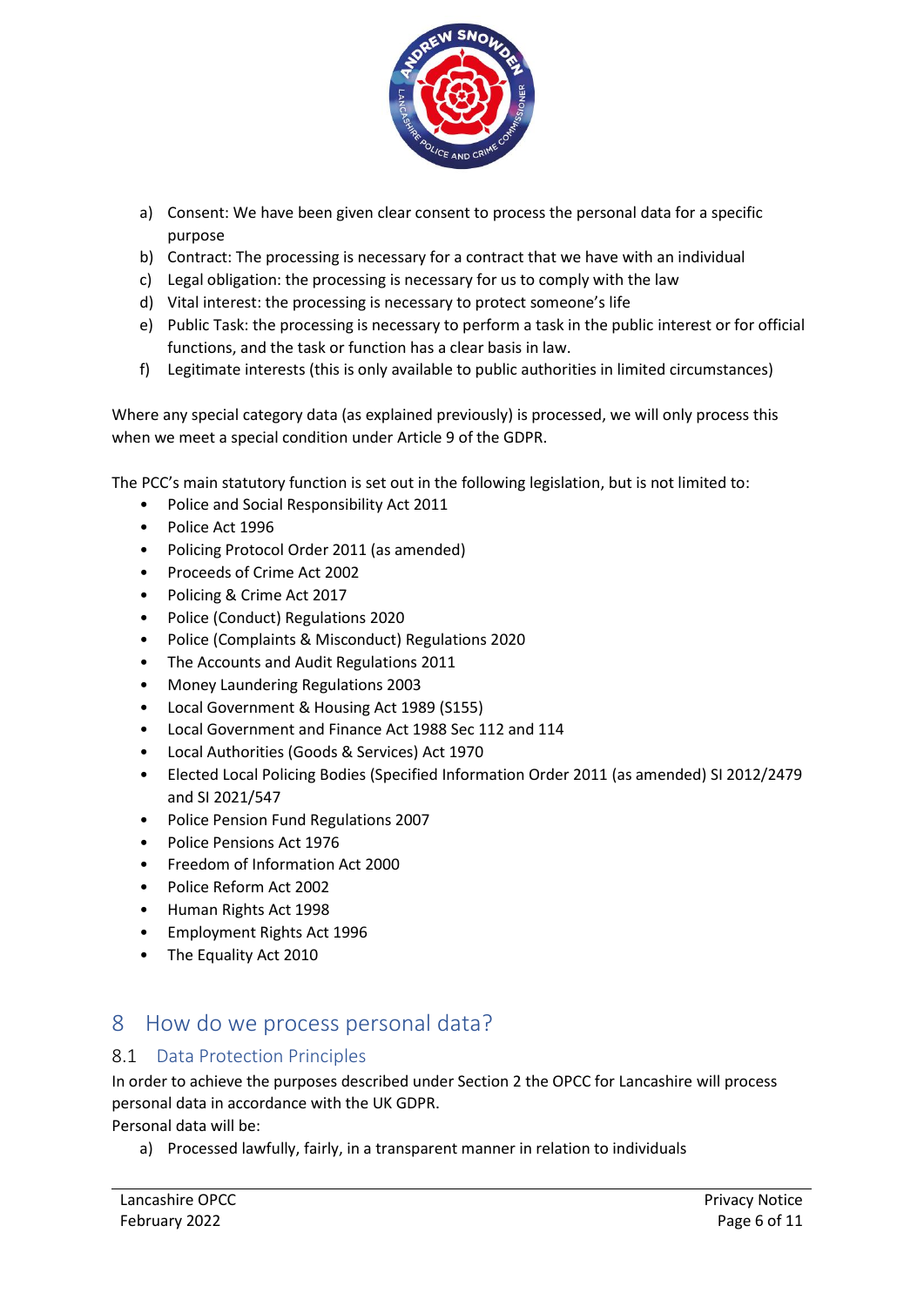

- b) Collected for specified, explicit and legitimate purposes and not further processed in a manner that is incompatible with those purposes; though further processing for archiving purposes in the public interest, scientific or historical research purposes or statistical purposes will not be considered to be incompatible with the initial purposes
- c) Adequate, relevant and limited to what is necessary in relation to the purpose for which it is processed
- d) Accurate and, where necessary, kept up to date; every reasonable step will be taken to ensure that personal data that is inaccurate will be erased or rectified without delay where necessary
- e) Kept in a form which permits identification of data subjects for no longer than is necessary for the purposes for which the personal data is processed; however, personal data may be stored for longer periods solely for archiving purposes in the public interest, scientific or historical research purposes or statistical purposes subject to implementation of the appropriate technical and organisational measures required by the GDPR in order to safeguard the rights and freedoms of individuals
- f) Processed in a manner that ensures appropriate security of the personal data, including protection against unauthorised or unlawful processing and against accidental loss, destruction or damage, using appropriate technical or organisational measures

The OPCC for Lancashire will strive to ensure that any personal data used by us or on our behalf is not excessive, that it is reviewed appropriately, and is securely destroyed when no longer required. We will also respect individuals' rights as detailed at Section 12 below and we will be able to demonstrate compliance with the DPA and UK GDPR data protection principles.

# 9 How do we ensure the security of personal data?

The OPCC for Lancashire takes the security of all personal data under our control very seriously. We will comply with the relevant parts of the DPA and the UK GDPR relating to security, incorporating relevant parts of the ISO27001 Information Security Standard. Your personal and sensitive / special category data will only be stored and processed on servers based in the European Economic Area.

We will ensure that appropriate policy, training, technical and procedural measures are in place, including audit and inspection, to protect our manual and electronic information systems from data loss and misuse, and only permit access to them when there is a legitimate reason to do so.

We use Microsoft products including Office 365 to assist us in our daily business. Microsoft's Office 365 includes numerous security features to ensure compliance with the most up to date security standards. The Microsoft privacy notice can be seen using the following link [https://privacy.microsoft.com/en-gb/privacystatement.](https://privacy.microsoft.com/en-gb/privacystatement)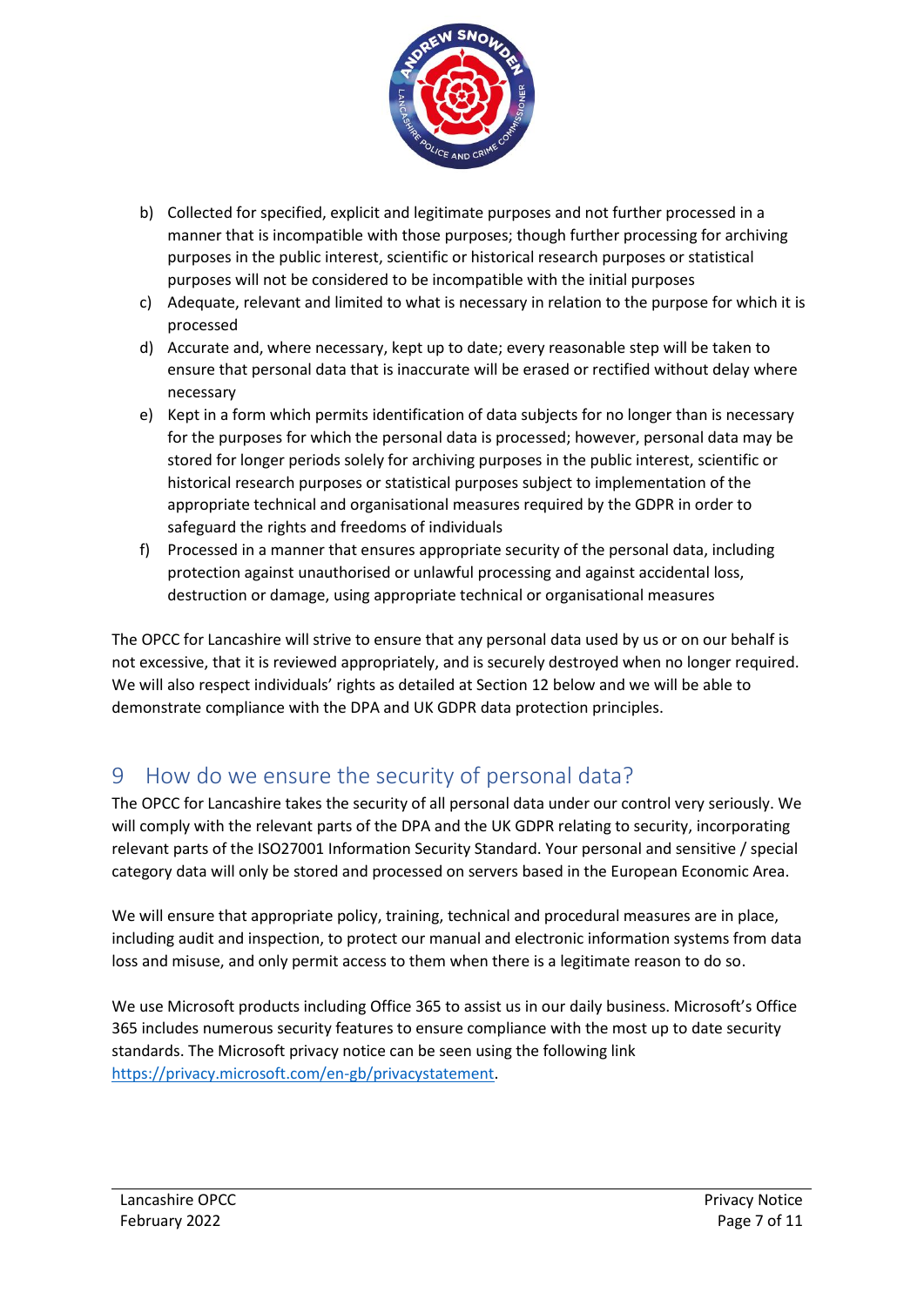

# 10 Who will we disclose personal data to?

The majority of times, we do not share your information with any organisation or person outside of the PCC's office. For example, if you contact the OPCC about an issue within the remit of the PCC, then the OPCC will reply directly to you, keeping your personal information within the PCC's office.

However, in some circumstances we need to share your personal information with other Organisations (other Data Controllers) that we work with, including:

- Lancashire Constabulary
- Lancashire Fire & Rescue Services
- Lancashire District Local Authorities
- Lancashire Upper tier Councils (Lancashire County Council, Blackburn with Darwen Council and Blackpool Council)
- HMRC
- Government departments
- Information Commissioner's Office
- Independent Office of Police Conduct
- Internal and External Auditors
- Joint Audit and Ethics Committee
- Home Office
- Community groups
- Charities
- Other not for profit entities
- Employment agencies

We may need to share your personal data with these organisations so that they can carry out their responsibilities. Disclosures of personal information will be made on a case-by-case basis, using the personal information appropriate to a specific purpose and circumstances, and with necessary controls in place.

For example…

- We may contact Lancashire Constabulary if your enquiry is about an operational policing matter, under the direction and control of the Chief Constable and strictly outside of the PCC's remit
- When an MP writes to the OPCC about a constituent and gives personal information about that resident. The OPCC may first have to make enquiries with the Police before replying to the MP
- If a third-party seeks information from us about an individual, for example, a Solicitor on behalf of a client, then we will seek written consent from the individual first before disclosing any personal information
- Following the changes to the Police (Complaints and Misconduct Regulations) 2020 on a case by case basis the OPCC may share your data with a third party provider who will provide an independent review of your complaints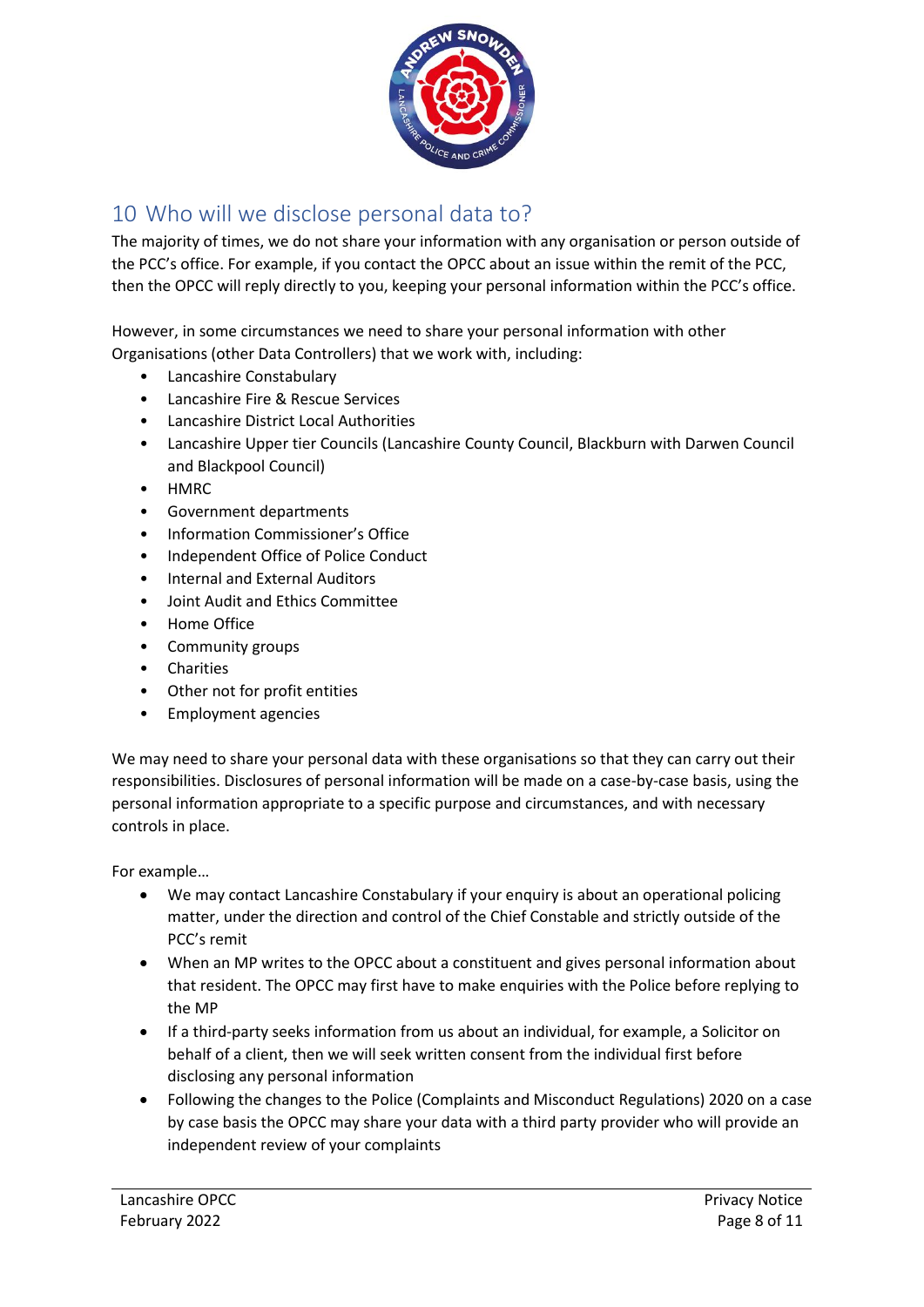

There may also be occasions where we need to share your personal information due to a public safety or security reason such as:

- For the investigation, detection and prevention of a crime
- Where there is a legal duty to share the information and the importance of doing so outweighs the importance of confidentiality
- If there are serious risks to the public, our staff or other professionals
- To protect children or vulnerable adults
- There is a public interest that outweighs the duty of confidence

We will never share your information for marketing purposes.

We will only ever share your information if we are satisfied our partners or suppliers have sufficient measures in place to protect your information in the same way we do.

Before sharing information, we will ensure that:

- Privacy notices are completed (if appropriate)
- Appropriate controls are in place to ensure information is kept secure
- Information Sharing Agreements or contractual arrangements are in place showing the rules to be adopted for a sharing exercise
- Subject access rights are catered for

We will not pass any personal information on to third parties, other than those who either process information on our behalf or because of a legal obligation or other lawful basis for processing.

We will not disclose information that you provide in confidence to us to anyone else, except in those situations when disclosure is required by law, or where we have a good reason to believe that failing to share the information would put someone at risk.

As a public authority, the OPCC for Lancashire is required to protect the public funds it administers. It may share information provided to it with other bodies responsible for auditing or administering public funds in order to prevent and detect fraud.

The Cabinet Office is responsible for carrying out data matching exercises. We participate in the Cabinet Office's National Fraud Initiative, a data monitoring exercise, to assist in the prevention and detection of fraud. We provide particular data sets to the Minister for the Cabinet Office for a monitoring exercise. The Cabinet Office carry this exercise our pursuant to their statutory powers under the Local Audit and Accountability Act 2014.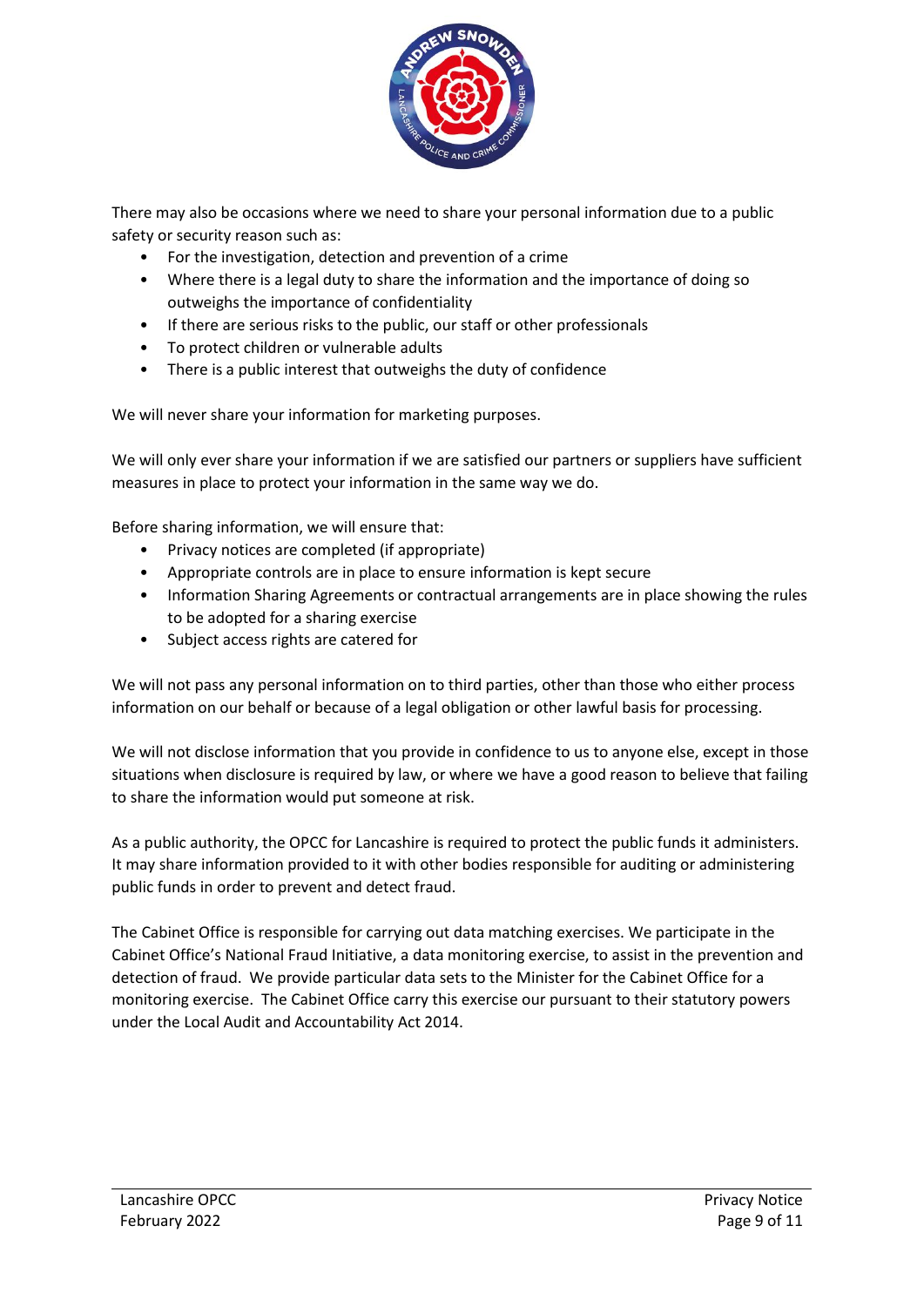

# 11 How long does the OPCC for Lancashire retain personal data?

We will only keep your information for as long as it is required. The retention period is either dictated by law or agreed within our retention schedule. Once your information is no longer needed, it will be securely and confidentially destroyed.

# 12 What are the rights of the individuals whose personal data is processed by the OPCC for Lancashire?

Under the DPA, UK GDPR, Environmental Information Regulations 2004 and the Freedom of Information Act 2000, you have a number of information rights.

You have certain rights under the UK GDPR:

- 1. The right to be informed with privacy notices such as this;
- 2. The right to access personal information we hold about you, subject to exemptions. This right is commonly referred to as making a Subject Access Request (SAR);
- 3. The right to rectification if personal data is inaccurate or incomplete;
- 4. The right to request erasure of your details.
- 5. The right to restrict processing.
- 6. The right to data portability.
- 7. The right to object.
- 8. You have rights in relation to automated decision making and profiling

Rights applications are free of charge; however, in some circumstances charges can be made. If you want to exercise any of these rights, you may write to the Data Protection Officer – see th[e Contact](#page-10-0)  [Us](#page-10-0) section below.

#### 13 Access to official information

Under the Freedom of Information (FOI) Act 2000 and the Environmental Information Regulations (EIR), you have a right to request any recorded official information held by the OPCC for Lancashire (subject to exemptions). If you want to make a FOI or EIR request, please use the contact details detailed in the [Contact Us](#page-10-0) section below.

#### 14 Changes to our Privacy Notice

Our Privacy Notice may change from time to time. This site will always contain the current Privacy Notice.